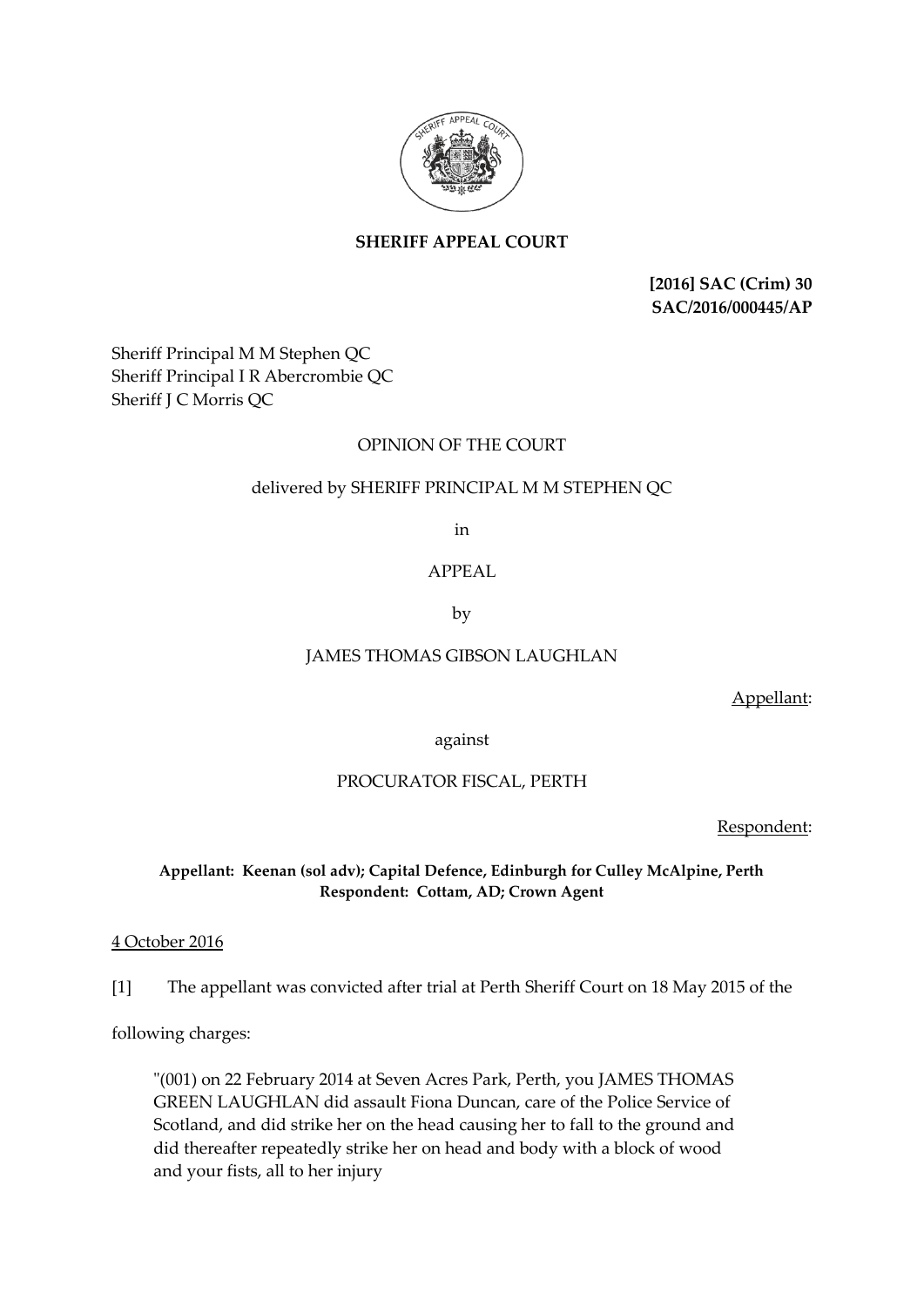(002) on 22 February 2014 at Seven Acres park, Perth, being a public place, you JAMES THOMAS GREEN LAUGHLAN did, without reasonable excuse or lawful authority, have with you an offensive weapon, namely a piece of wood; CONTRARY to the Criminal Law (Consolidation) (Scotland) Act 1995, Section 47(1) as amended"

The appellant appeals his conviction on both charges.

[2] The events of 22 February 2014 took place at 7 Acres Park, Perth. The precise locus is the gate leading from 7 Acres Park to the garden area behind a block of flats at Newhouse Road, Perth. The appellant at that time lived in one of these flats. The appellant was observed in an agitated state near the gate holding a block of wood. On the evidence led it was clear that the appellant had a grudge against the female complainer mainly due to her using the communal garden area behind his block of flats as an access to and from the park when she was exercising her two dogs. The sheriff concluded that the appellant had the block of wood in order to prevent the complainer coming through the gate entrance into the garden and that he had the wood in his possession with the intention of using it to cause injury. In due course the complainer and a friend, Ivy McIntosh, did indeed, come from the park with their dogs heading towards the gate. The complainer intended entering into the communal garden area by the gate where the appellant was lurking. The appellant challenged the complainer and assaulted her by striking her three times on the head and body with the block of wood. In the course of the assault the complainer fell to the ground and the appellant continued his assault using his fists whilst both were on the ground. He evinced by his words also a degree of animosity towards the complainer delivered in vulgar language. The complainer sustained injury. In reply to caution and charge in respect of charge 2 the appellant accepted he had a block of wood.

[3] This appeal has been granted leave to proceed solely in respect of question 2 of the stated case which is in the following terms: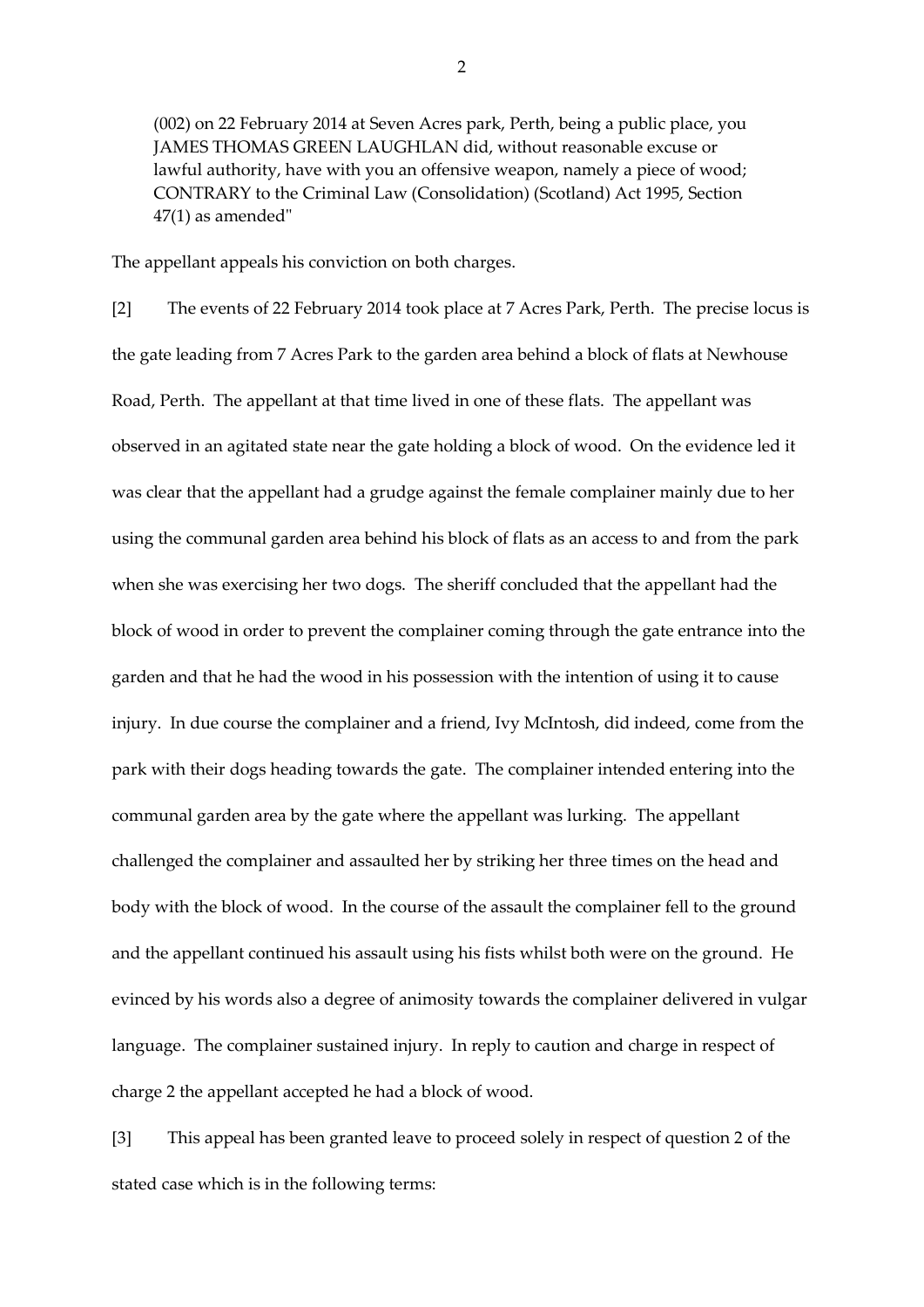"*2. On the facts stated was I entitled to convict the appellant of charge 2 having convicted him on charge 1?"*

The sheriff was satisfied that there was sufficient evidence to convict the appellant of both charges and made discrete findings relating to both charges. The issue for this court is whether the appellant has been charged twice over on precisely the same facts and whether his conviction on both charges has resulted in what, has been described, as "double jeopardy".

[4] In his submissions the solicitor advocate for the appellant contended that the double jeopardy arose because the Crown relied on the same evidence for both charges namely, the evidence that the appellant was in possession of a block of wood which he subsequently used in an assault on the complainer. In his submissions reliance is placed upon the decision of the High Court of Justiciary Appeal Court in *McLean* v *Higson* 2000 SCCR 764.

[5] The advocate depute distinguished the facts of this case from *McLean* v *Higson*. In *Rodger* v *HMA* [2014] HCJAC 133, the approach to double jeopardy was set out clearly. In this appeal the *species facti* required to prove each charge were quite different and the sheriff was entitled to convict the appellant of both charges.

[6] The only issue which this court requires to determine in this appeal is whether the sheriff was entitled to convict the appellant of both charges. The sheriff has set out clearly in her stated case the evidence upon which her findings are based. The findings which support the statutory charge of possession of an offensive weapon are findings 2 to 6. These findings are supported by the evidence of the complainer and Mrs McIntosh together with the appellant's reply to caution and charge. The appellant in his evidence admitted grabbing the pallet or piece of wood. The findings in fact in support of charge 1 may be found in

3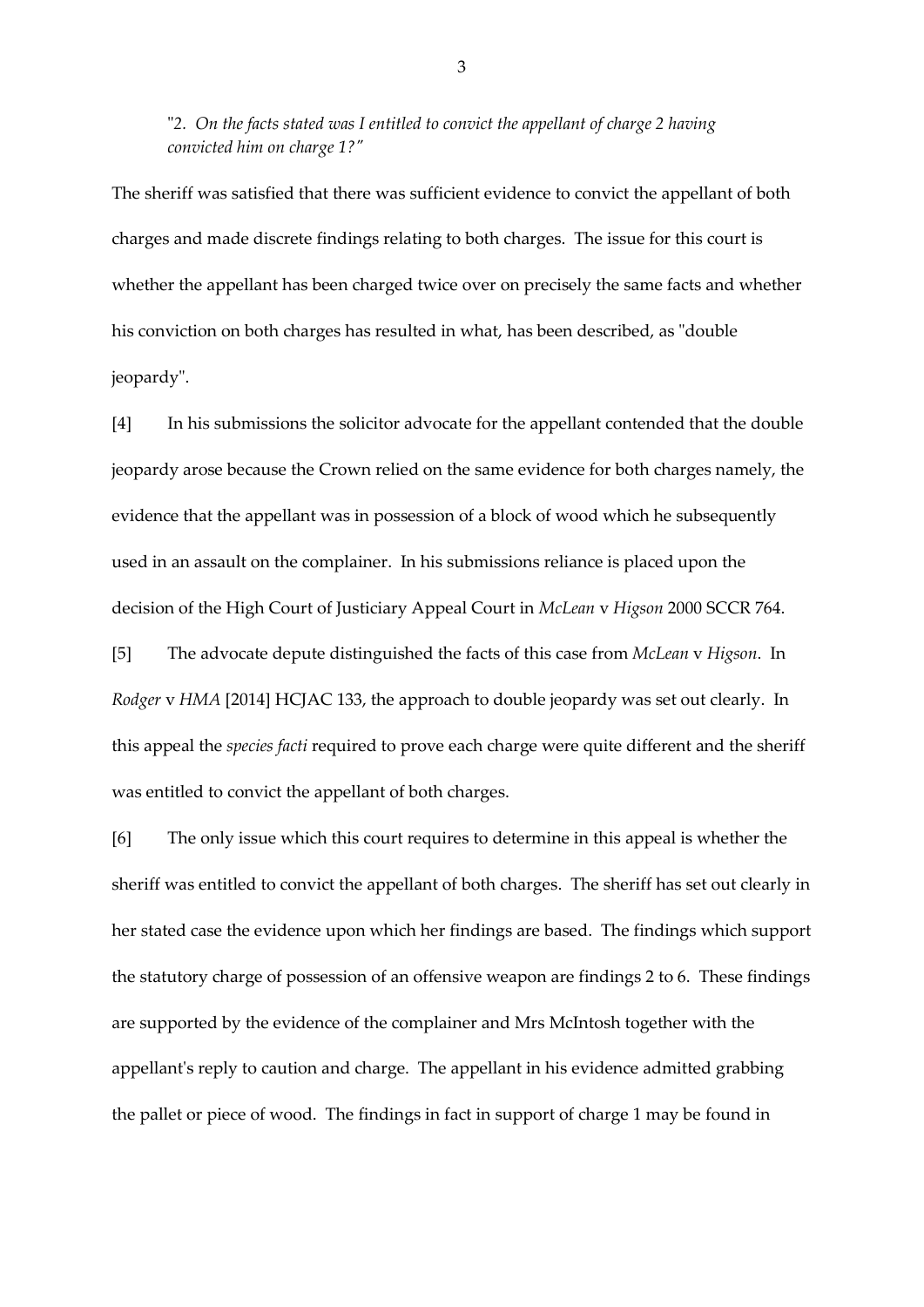findings in fact 7 onwards and amount to an assault by the appellant on the complainer using the wood and also by punching or striking her with his fists.

[7] Against that background we observe that the charges are quite separate and distinct. Charge 1 is a common law charge of assault and charge 2 is the statutory charge prohibiting the carrying of offensive weapons in terms of section 47 of the Criminal Law (Consolidation) (Scotland) Act 1995. It is an offence for any person to have with him in a public place an offensive weapon. An offensive weapon is an article made or adapted for use for causing injury to a person or intended by the person having the article for use for causing injury to a person either by the person having it or some other person. The locus was undoubtedly a public place. Charge 1, on the other hand, requires proof of a deliberate attack on another with evil intent with or without a weapon. Accordingly, the facts necessary to constitute the two offences are different. In this case the evidence demonstrates clearly that the appellant had the piece of wood or offensive weapon with him in a public place prior to him using it. The appellant was, therefore, in possession of the offensive weapon prior to it being used. The appellant was seen waiting near the gate with the block of wood. The sheriff found that he was in an agitated state. The sheriff is entitled to infer that the appellant had the block of wood for the purpose of causing injury. Subsequently, when the complainer appears from the park the appellant, indeed, uses the wood for that purpose, namely, an assault on the complainer. That in itself lends weight to the inference drawn by the sheriff in finding in fact (5).

[8] The Crown led evidence in support of each charge. The charge of having the offensive weapon with him preceded the assault and can be distinguished from the situation where an individual may, in the course of or immediately prior to an assault on another, pick up a piece of wood or brick or other offensive weapon and use it. Plainly the charges

4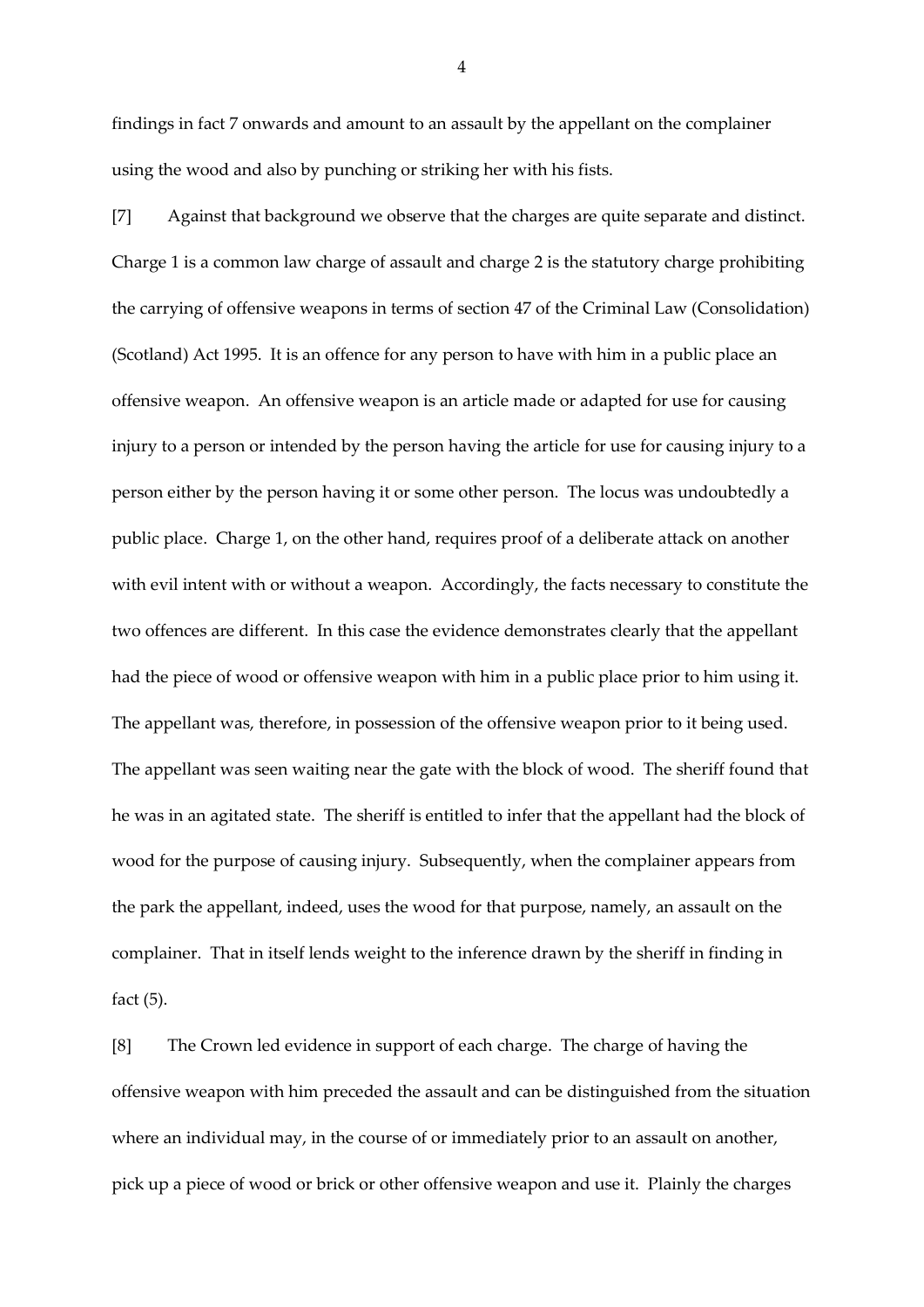are distinct and the evidence points to there being a gap in time between the appellant's possession of the wood and his use of it.

[9] In *McLean* v *Higson* [*supra*] the Crown consented to the setting aside of the conviction in terms of section 47(1) on the basis that the appellant was convicted on the same *species facti* relied on by the Crown for that conviction and the assault charge. Thus, it was accepted that exactly the same conduct led to the sheriff convicting of both charges. In *Rodger* v *HMA* [*supra*] the appellant was charged with a contravention of section 38(1) of the Criminal Justice and Licensing (Sc) Act 2010 and also a contravention of the Firearms Act 1968 by having in his possession a firearm or imitation firearm with intent to cause a person to believe that unlawful violence would be used against them. The appeal court was of the opinion that the *species facti* necessary to constitute the two statutory offences with which the appellants were jointly charged were not the same. The court acknowledged that it will not convict a person of more than one offence arising out of the same *species facti*. At paragraph 14 of the opinion it is stated:

"In this context, the latin term *species facti* means simply the facts which must necessarily be established to constitute the offence in question. A body of evidence covering a course of conduct or sequence of activities may well involve the commission of offences with different *species facti*. Where two offences are charged there may be a partial overlap in the set of facts which has to be established for each offence. But in our view a partial overlap does not equiperate with identity in the *species facti*"

[10] Under reference to *Rodger* v *HM Advocate* [*supra*], we are of the opinion that the sheriff was entitled to convict of both charges. The *species facti* required to constitute both offences are quite separate. The charges may be proved from the facts and inferences which can be drawn from the general body of evidence led by the Crown. The evidence in this case covers a course of behaviour on the part of the appellant firstly, being in possession of the

5